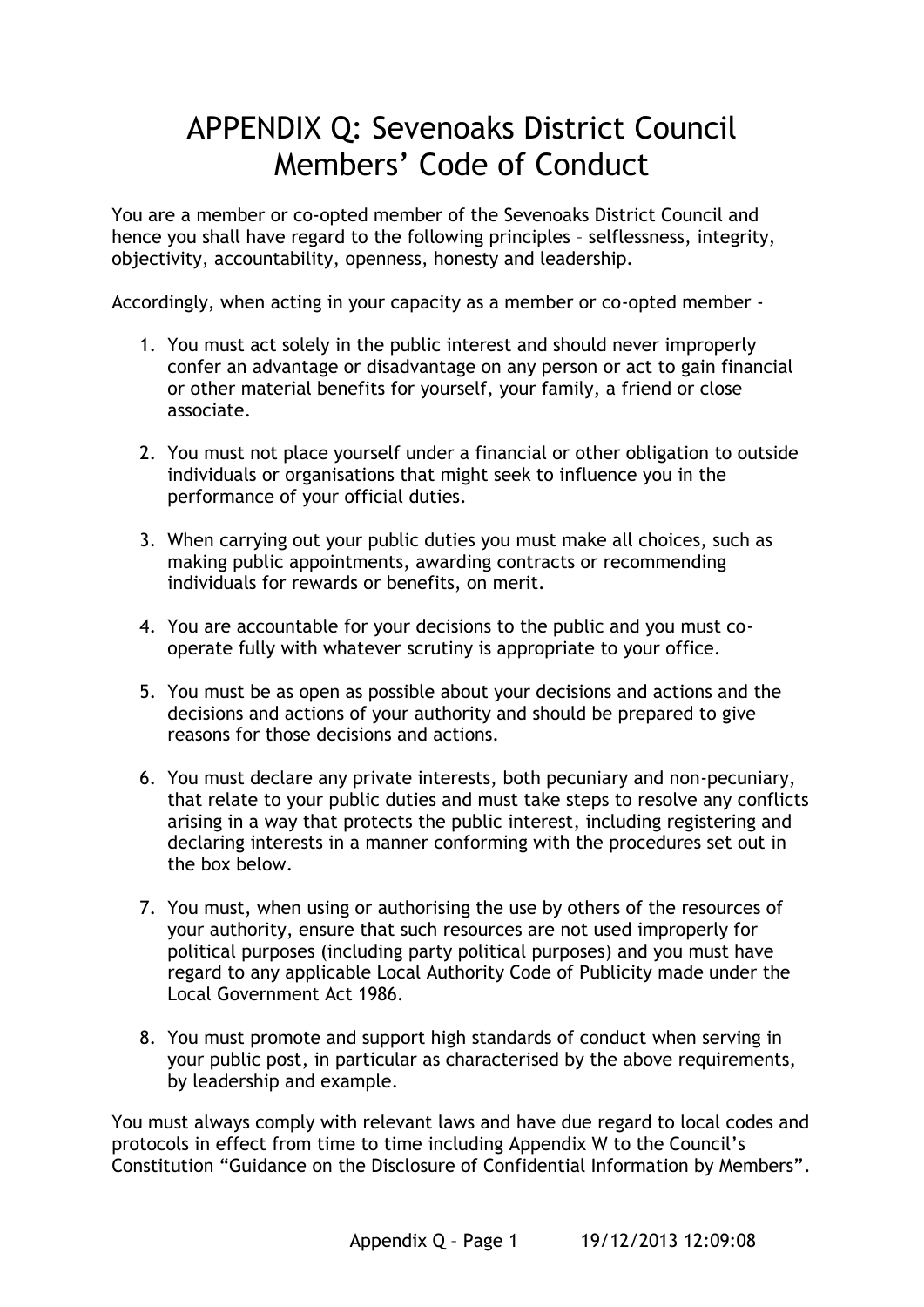## **Registering and declaring pecuniary and non-pecuniary interests**

You must, within 28 days of taking office as a member or co-opted member, notify the monitoring officer of any disclosable pecuniary interest as defined by regulations made by the Secretary of State and set out in Schedule A appended to this Code, where the pecuniary interest is yours, your spouse's or civil partner's, or is the pecuniary interest of somebody with whom you are living with as a husband or wife, or as if you were civil partners.

In addition, you must, within 28 days of taking office as a member or co-opted member, notify the monitoring officer of any disclosable pecuniary or nonpecuniary interest which the Council has decided should be included in the register and set out in Schedule B appended to this Code.

If an interest has not been entered onto the authority's register, then the member must disclose the interest to any meeting of the authority at which they are present, where they have a disclosable interest in any matter being considered and where the matter is not a 'sensitive interest'.<sup>1</sup>

Following any disclosure of an interest not on the authority's register or the subject of pending notification, you must notify the monitoring officer of the interest within 28 days beginning with the date of disclosure.

Unless a dispensation has been granted, you may not participate in any discussion of, vote on, or discharge any function related to any matter in which you have a pecuniary interest as defined by regulations made by the Secretary of State (DPI) and set out in Schedule A. Additionally, you must withdraw from the meeting room, including the public gallery, during the whole consideration of any item of business in which you have a pecuniary interest as defined by regulations made by the Secretary of State (DPI) as set out in Schedule A.

<sup>1</sup> A 'sensitive interest' is described in the Localism Act 2011 as a member or co-opted member of an authority having an interest, and the nature of the interest being such that the member or coopted member, and the authority's monitoring officer, consider that disclosure of the details of the interest could lead to the member or co-opted member, or a person connected with the member or co-opted member, being subject to violence or intimidation.

1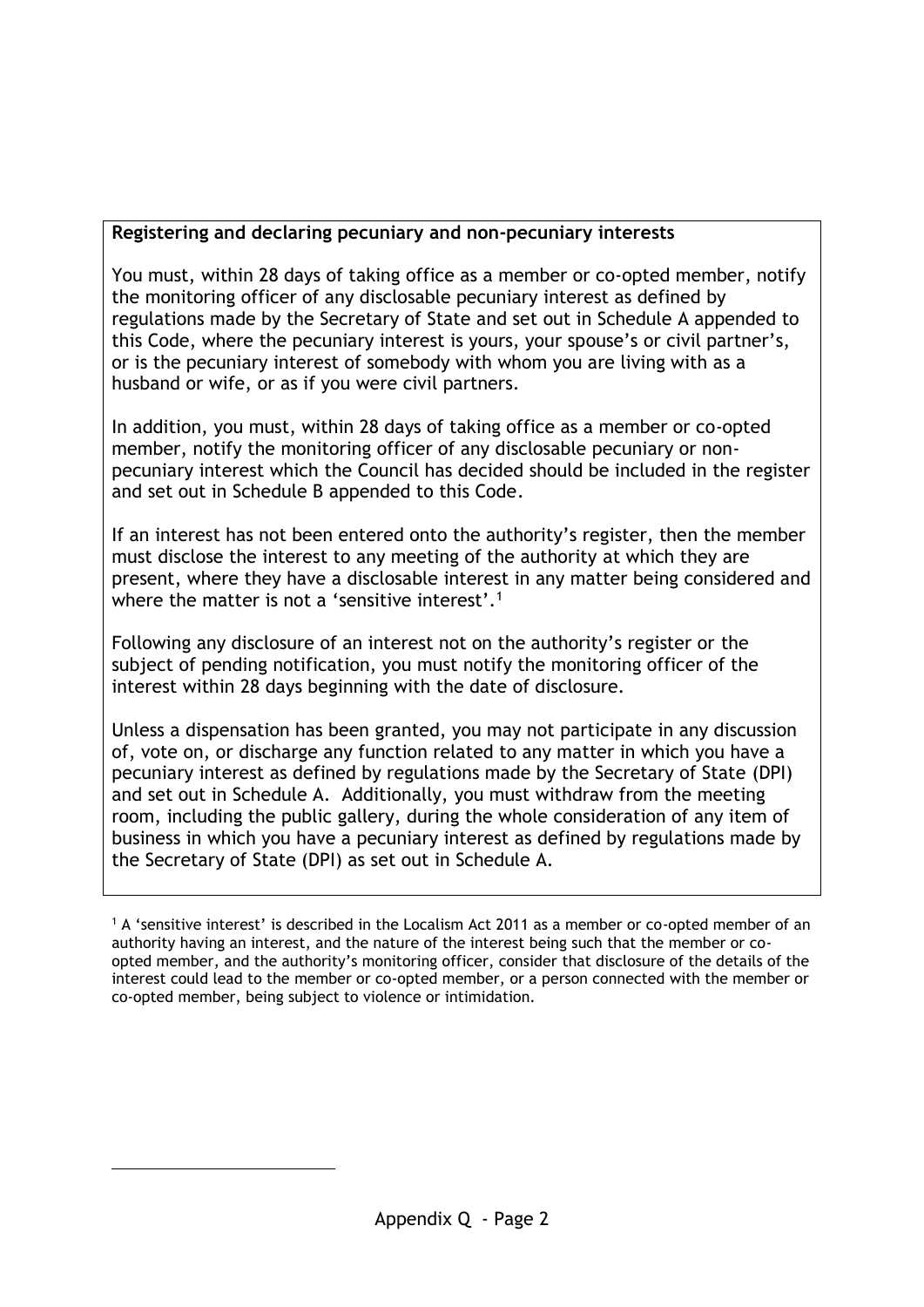## SCHEDULE A

Disclosable Pecuniary Interests, as prescribed by The Relevant Authorities (Disclosable Pecuniary Interests) Regulations 2012 (SI 2012 No 1464) are as follows: The descriptions on Disclosable Pecuniary Interests are subject to the following definitions:

"the Act" means the Localism Act 2011

"body in which the relevant person has a beneficial interest" means a firm in which the relevant person is a partner or a body corporate of which the relevant person is a director, or in the securities of which the relevant person has a beneficial interest

"director" includes a member of the committee of management of an industrial and provident society

"land" excludes an easement, servitude, interest or right in or over land which does not carry with it a right for the relevant person (alone or jointly with another) to occupy the land or to receive income

"M" means a member of the relevant authority

"member" includes a co-opted member

"relevant authority" means the authority of which M is a member

"relevant period" means the period of 12 months ending with the day on which M gives a notification for the purposes of section 30(1) or section 31(7), as the case may be, of the Act

"relevant person" means M or any other person referred to in section  $30(3)(b)$  of the Act (the Member's spouse, civil partner, or somebody with whom they are living as a husband or wife, or as if they were civil partners).

"securities" means shares, debentures, debenture stock, loan stock, bonds, units of a collective investment scheme within the meaning of the Financial Services and Markets Act 2000 and other securities of any description, other than money deposited with a building society

| Interest                                                | Description                                                                                                                                                                                                                                                                  |
|---------------------------------------------------------|------------------------------------------------------------------------------------------------------------------------------------------------------------------------------------------------------------------------------------------------------------------------------|
| Employment, office,<br>trade, profession or<br>vacation | Any employment, office, trade, profession or vocation carried on<br>for profit or gain.                                                                                                                                                                                      |
| Sponsorship                                             | Any payment or provision of any other financial benefit (other<br>than from the relevant authority) made or provided within the<br>relevant period in respect of any expenses incurred by M in<br>carrying out duties as a member, or towards the election<br>expenses of M. |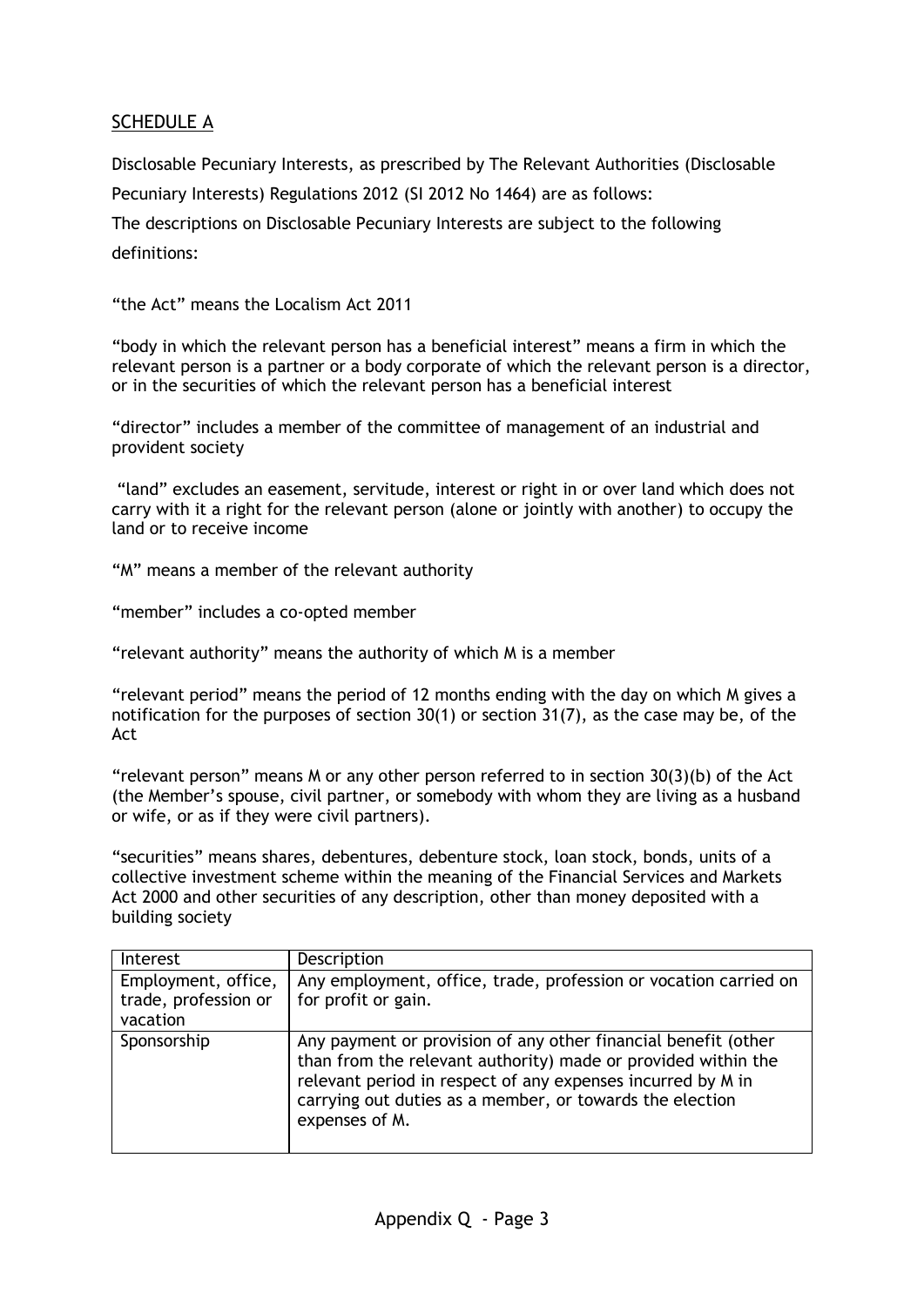|                     | This includes any payment or financial benefit from a trade union<br>within the meaning of the Trade Union and Labour Relations<br>(Consolidation) Act 1992.                                                                                                    |
|---------------------|-----------------------------------------------------------------------------------------------------------------------------------------------------------------------------------------------------------------------------------------------------------------|
| Contracts           | Any contract which is made between the relevant person (or a<br>body in which the relevant person has a beneficial interest) and<br>the relevant authority:                                                                                                     |
|                     | (a) under which goods or services are to be provided or works<br>are to be executed; and                                                                                                                                                                        |
|                     | (b) which has not been fully discharged.                                                                                                                                                                                                                        |
| Land                | Any beneficial interest in land which is within the area of the<br>relevant authority.                                                                                                                                                                          |
| Licences            | Any licence (alone or jointly with others) to occupy land in the<br>area of the relevant authority for a month or longer.                                                                                                                                       |
| Corporate tenancies | Any tenancy where (to M's knowledge):                                                                                                                                                                                                                           |
|                     | (a) the landlord is the relevant authority; and                                                                                                                                                                                                                 |
|                     | (b) the tenant is a body in which the relevant person has a<br>beneficial interest.                                                                                                                                                                             |
| <b>Securities</b>   | Any beneficial interest in securities of a body where:                                                                                                                                                                                                          |
|                     | (a) that body (to M's knowledge) has a place of business or land<br>in the area of the relevant authority; and                                                                                                                                                  |
|                     | (b) either                                                                                                                                                                                                                                                      |
|                     | (i) the total nominal value of the securities exceeds £25,000 or<br>one hundredth of the total issued share capital of that body; or                                                                                                                            |
|                     | (ii) if the share capital of that body is of more than one class,<br>the total nominal value of the shares of any one class in which<br>the relevant person has a beneficial interest exceeds one<br>hundredth of the total issued share capital of that class. |

#### NOTE:

In accordance with section 34 of the Localism Act 2011, it is a criminal offence if, without reasonable excuse, you:

- (a) fail to notify the Monitoring Officer of a Disclosable Pecuniary Interest before the end of 28 days of becoming, or being re-elected or re-appointed, a Member or Coopted Member of the Authority;
- (b) fail to notify the Monitoring Officer of a Disclosable Pecuniary Interest before the end of 28 days of becoming aware of it, where you are acting alone in the course of discharging a function of the Authority (including making a decision in relation to the matter) and the interest is not already registered or is not the subject of a pending notification to the Monitoring Officer;
- (c) fail to disclose a Disclosable Pecuniary Interest at a meeting, where such interest has not already been registered or notified to the Monitoring Officer;